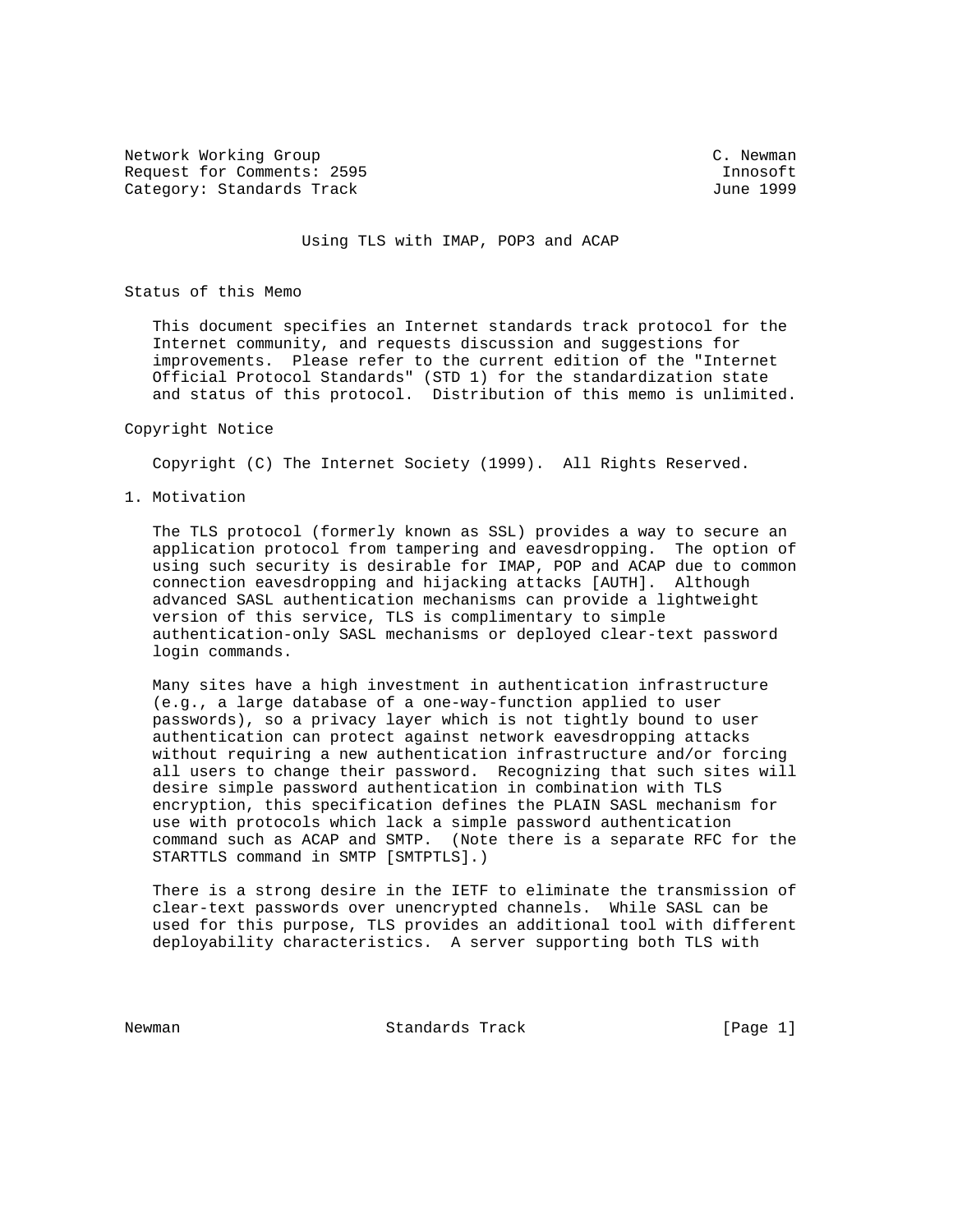simple passwords and a challenge/response SASL mechanism is likely to interoperate with a wide variety of clients without resorting to unencrypted clear-text passwords.

 The STARTTLS command rectifies a number of the problems with using a separate port for a "secure" protocol variant. Some of these are mentioned in section 7.

1.1. Conventions Used in this Document

 The key words "REQUIRED", "MUST", "MUST NOT", "SHOULD", "SHOULD NOT", "MAY", and "OPTIONAL" in this document are to be interpreted as described in "Key words for use in RFCs to Indicate Requirement Levels" [KEYWORDS].

 Terms related to authentication are defined in "On Internet Authentication" [AUTH].

Formal syntax is defined using ABNF [ABNF].

 In examples, "C:" and "S:" indicate lines sent by the client and server respectively.

2. Basic Interoperability and Security Requirements

 The following requirements apply to all implementations of the STARTTLS extension for IMAP, POP3 and ACAP.

2.1. Cipher Suite Requirements

 Implementation of the TLS\_DHE\_DSS\_WITH\_3DES\_EDE\_CBC\_SHA [TLS] cipher suite is REQUIRED. This is important as it assures that any two compliant implementations can be configured to interoperate.

All other cipher suites are OPTIONAL.

2.2. Privacy Operational Mode Security Requirements

 Both clients and servers SHOULD have a privacy operational mode which refuses authentication unless successful activation of an encryption layer (such as that provided by TLS) occurs prior to or at the time of authentication and which will terminate the connection if that encryption layer is deactivated. Implementations are encouraged to have flexability with respect to the minimal encryption strength or cipher suites permitted. A minimalist approach to this recommendation would be an operational mode where the TLS\_DHE\_DSS\_WITH\_3DES\_EDE\_CBC\_SHA cipher suite is mandatory prior to permitting authentication.

Newman Standards Track [Page 2]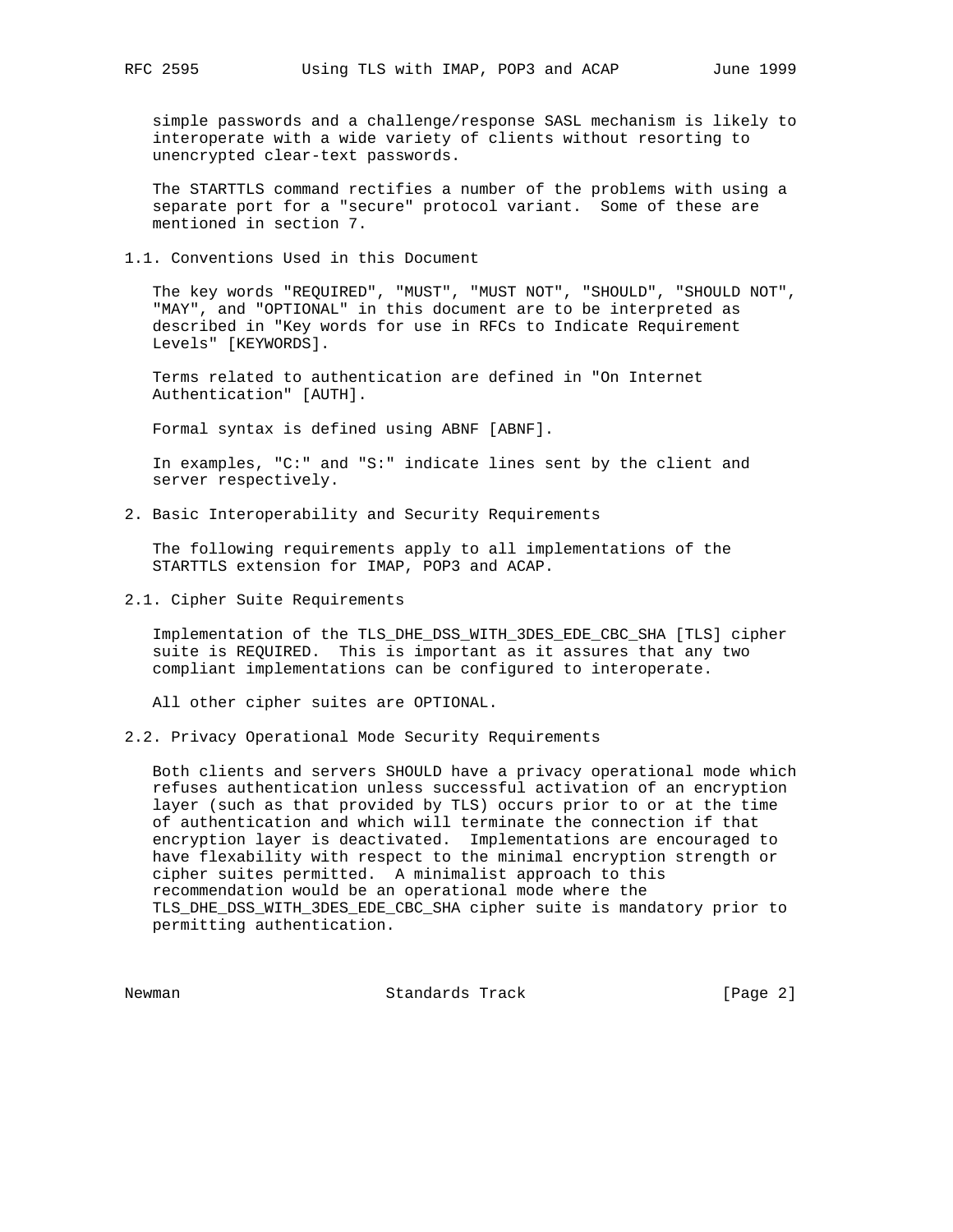Clients MAY have an operational mode which uses encryption only when it is advertised by the server, but authentication continues regardless. For backwards compatibility, servers SHOULD have an operational mode where only the authentication mechanisms required by the relevant base protocol specification are needed to successfully authenticate.

# 2.3. Clear-Text Password Requirements

 Clients and servers which implement STARTTLS MUST be configurable to refuse all clear-text login commands or mechanisms (including both standards-track and nonstandard mechanisms) unless an encryption layer of adequate strength is active. Servers which allow unencrypted clear-text logins SHOULD be configurable to refuse clear-text logins both for the entire server, and on a per-user basis.

2.4. Server Identity Check

 During the TLS negotiation, the client MUST check its understanding of the server hostname against the server's identity as presented in the server Certificate message, in order to prevent man-in-the-middle attacks. Matching is performed according to these rules:

- The client MUST use the server hostname it used to open the connection as the value to compare against the server name as expressed in the server certificate. The client MUST NOT use any form of the server hostname derived from an insecure remote source (e.g., insecure DNS lookup). CNAME canonicalization is not done.
- If a subjectAltName extension of type dNSName is present in the certificate, it SHOULD be used as the source of the server's identity.
- Matching is case-insensitive.
- A "\*" wildcard character MAY be used as the left-most name component in the certificate. For example, \*.example.com would match a.example.com, foo.example.com, etc. but would not match example.com.
- If the certificate contains multiple names (e.g. more than one dNSName field), then a match with any one of the fields is considered acceptable.

 If the match fails, the client SHOULD either ask for explicit user confirmation, or terminate the connection and indicate the server's identity is suspect.

Newman **Standards Track** [Page 3]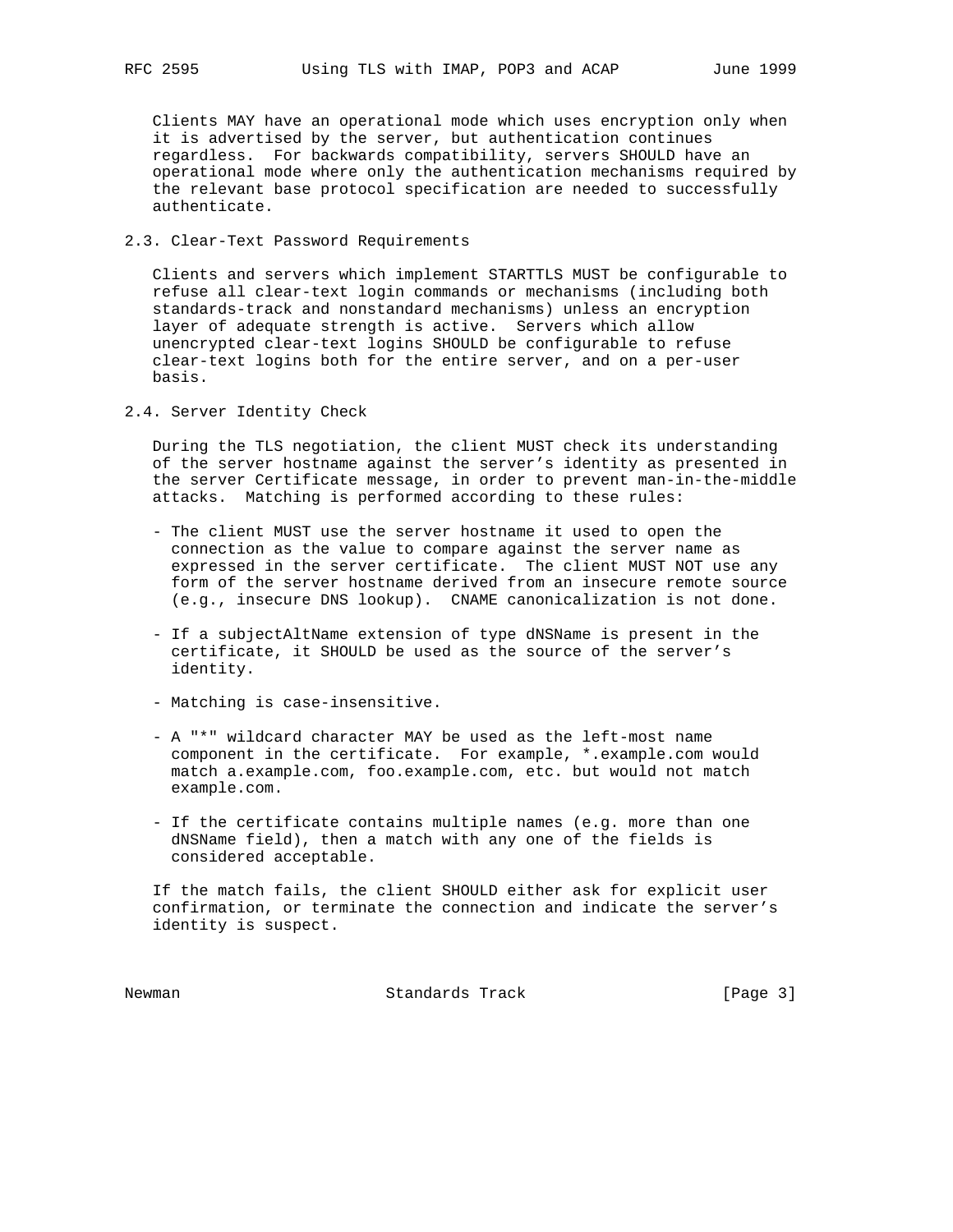2.5. TLS Security Policy Check

 Both the client and server MUST check the result of the STARTTLS command and subsequent TLS negotiation to see whether acceptable authentication or privacy was achieved. Ignoring this step completely invalidates using TLS for security. The decision about whether acceptable authentication or privacy was achieved is made locally, is implementation-dependent, and is beyond the scope of this document.

3. IMAP STARTTLS extension

 When the TLS extension is present in IMAP, "STARTTLS" is listed as a capability in response to the CAPABILITY command. This extension adds a single command, "STARTTLS" to the IMAP protocol which is used to begin a TLS negotiation.

3.1. STARTTLS Command

Arguments: none

Responses: no specific responses for this command

 Result: OK - begin TLS negotiation BAD - command unknown or arguments invalid

 A TLS negotiation begins immediately after the CRLF at the end of the tagged OK response from the server. Once a client issues a STARTTLS command, it MUST NOT issue further commands until a server response is seen and the TLS negotiation is complete.

 The STARTTLS command is only valid in non-authenticated state. The server remains in non-authenticated state, even if client credentials are supplied during the TLS negotiation. The SASL [SASL] EXTERNAL mechanism MAY be used to authenticate once TLS client credentials are successfully exchanged, but servers supporting the STARTTLS command are not required to support the EXTERNAL mechanism.

 Once TLS has been started, the client MUST discard cached information about server capabilities and SHOULD re-issue the CAPABILITY command. This is necessary to protect against man-in-the-middle attacks which alter the capabilities list prior to STARTTLS. The server MAY advertise different capabilities after STARTTLS.

The formal syntax for IMAP is amended as follows:

Newman **Standards Track** [Page 4]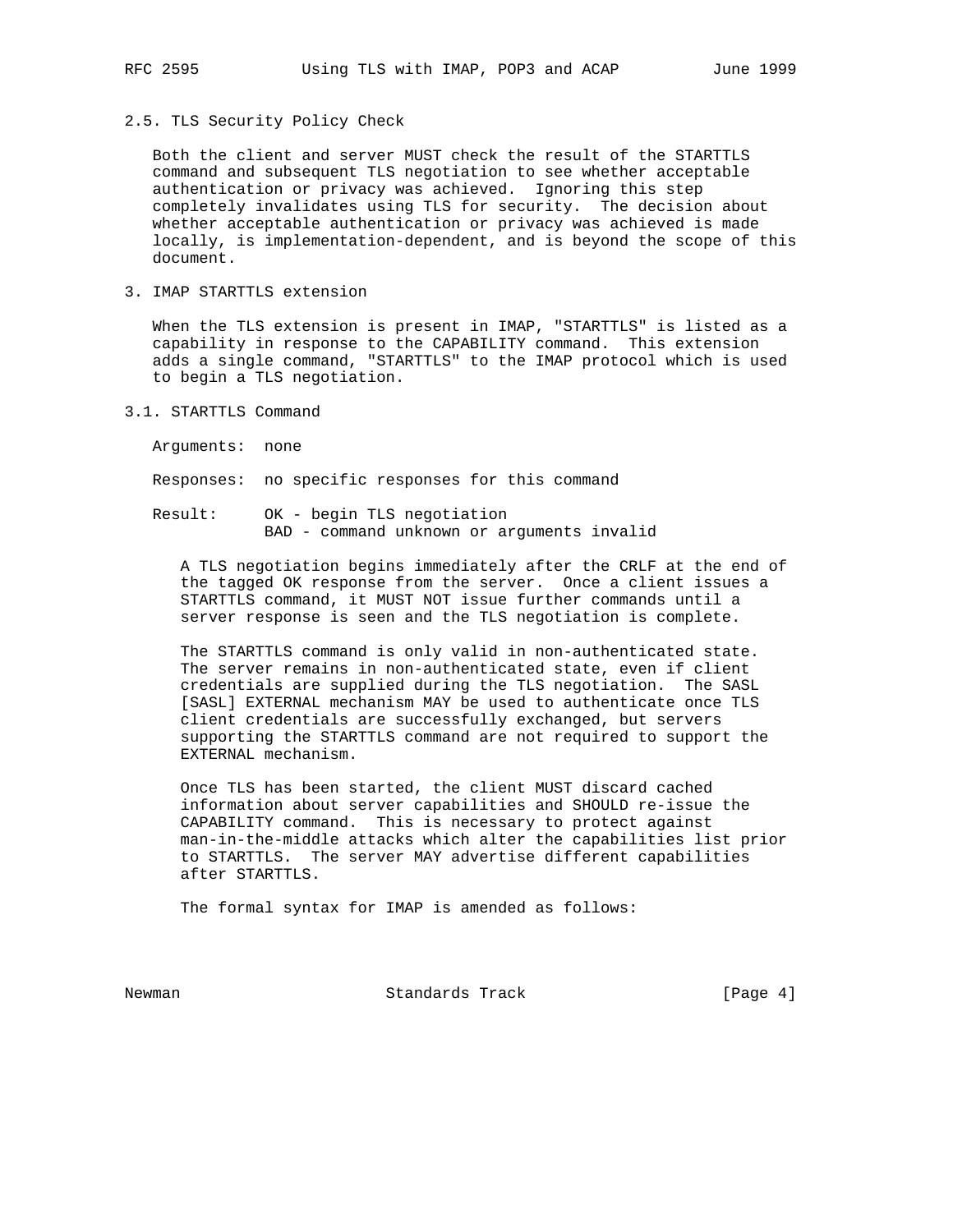command\_any =/ "STARTTLS"

Example: C: a001 CAPABILITY S: \* CAPABILITY IMAP4rev1 STARTTLS LOGINDISABLED S: a001 OK CAPABILITY completed C: a002 STARTTLS S: a002 OK Begin TLS negotiation now <TLS negotiation, further commands are under TLS layer> C: a003 CAPABILITY S: \* CAPABILITY IMAP4rev1 AUTH=EXTERNAL S: a003 OK CAPABILITY completed C: a004 LOGIN joe password S: a004 OK LOGIN completed

## 3.2. IMAP LOGINDISABLED capability

 The current IMAP protocol specification (RFC 2060) requires the implementation of the LOGIN command which uses clear-text passwords. Many sites may choose to disable this command unless encryption is active for security reasons. An IMAP server MAY advertise that the LOGIN command is disabled by including the LOGINDISABLED capability in the capability response. Such a server will respond with a tagged "NO" response to any attempt to use the LOGIN command.

 An IMAP server which implements STARTTLS MUST implement support for the LOGINDISABLED capability on unencrypted connections.

 An IMAP client which complies with this specification MUST NOT issue the LOGIN command if this capability is present.

 This capability is useful to prevent clients compliant with this specification from sending an unencrypted password in an environment subject to passive attacks. It has no impact on an environment subject to active attacks as a man-in-the-middle attacker can remove this capability. Therefore this does not relieve clients of the need to follow the privacy mode recommendation in section 2.2.

 Servers advertising this capability will fail to interoperate with many existing compliant IMAP clients and will be unable to prevent those clients from disclosing the user's password.

4. POP3 STARTTLS extension

 The POP3 STARTTLS extension adds the STLS command to POP3 servers. If this is implemented, the POP3 extension mechanism [POP3EXT] MUST also be implemented to avoid the need for client probing of multiple commands. The capability name "STLS" indicates this command is present and permitted in the current state.

Newman Standards Track [Page 5]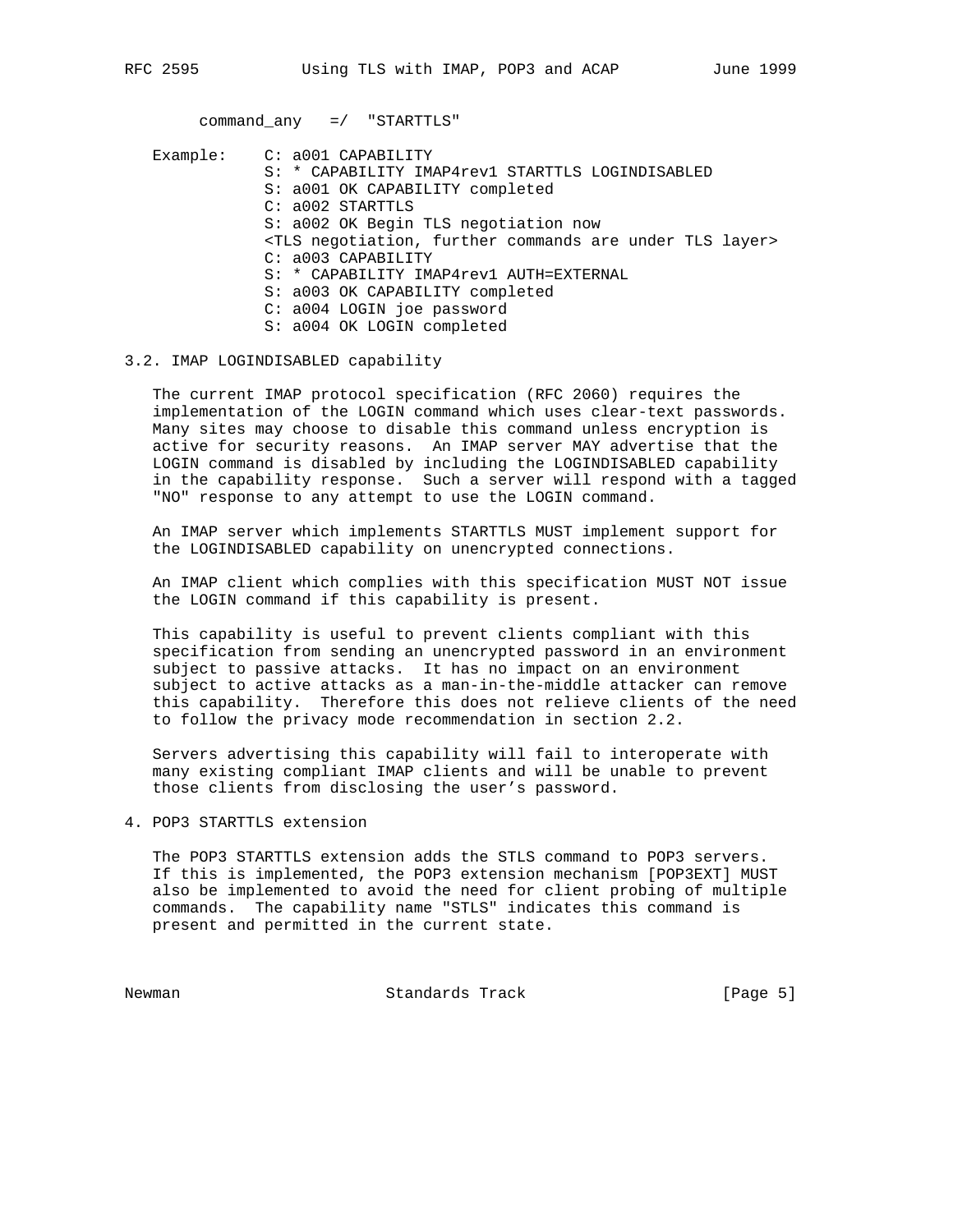STLS

Arguments: none

 Restrictions: Only permitted in AUTHORIZATION state.

Discussion:

 A TLS negotiation begins immediately after the CRLF at the end of the +OK response from the server. A -ERR response MAY result if a security layer is already active. Once a client issues a STLS command, it MUST NOT issue further commands until a server response is seen and the TLS negotiation is complete.

 The STLS command is only permitted in AUTHORIZATION state and the server remains in AUTHORIZATION state, even if client credentials are supplied during the TLS negotiation. The AUTH command [POP-AUTH] with the EXTERNAL mechanism [SASL] MAY be used to authenticate once TLS client credentials are successfully exchanged, but servers supporting the STLS command are not required to support the EXTERNAL mechanism.

 Once TLS has been started, the client MUST discard cached information about server capabilities and SHOULD re-issue the CAPA command. This is necessary to protect against man-in-the-middle attacks which alter the capabilities list prior to STLS. The server MAY advertise different capabilities after STLS.

```
 Possible Responses:
+OK -ERR
```
Examples:

 C: STLS S: +OK Begin TLS negotiation <TLS negotiation, further commands are under TLS layer> ... C: STLS S: -ERR Command not permitted when TLS active

Newman **Standards Track** [Page 6]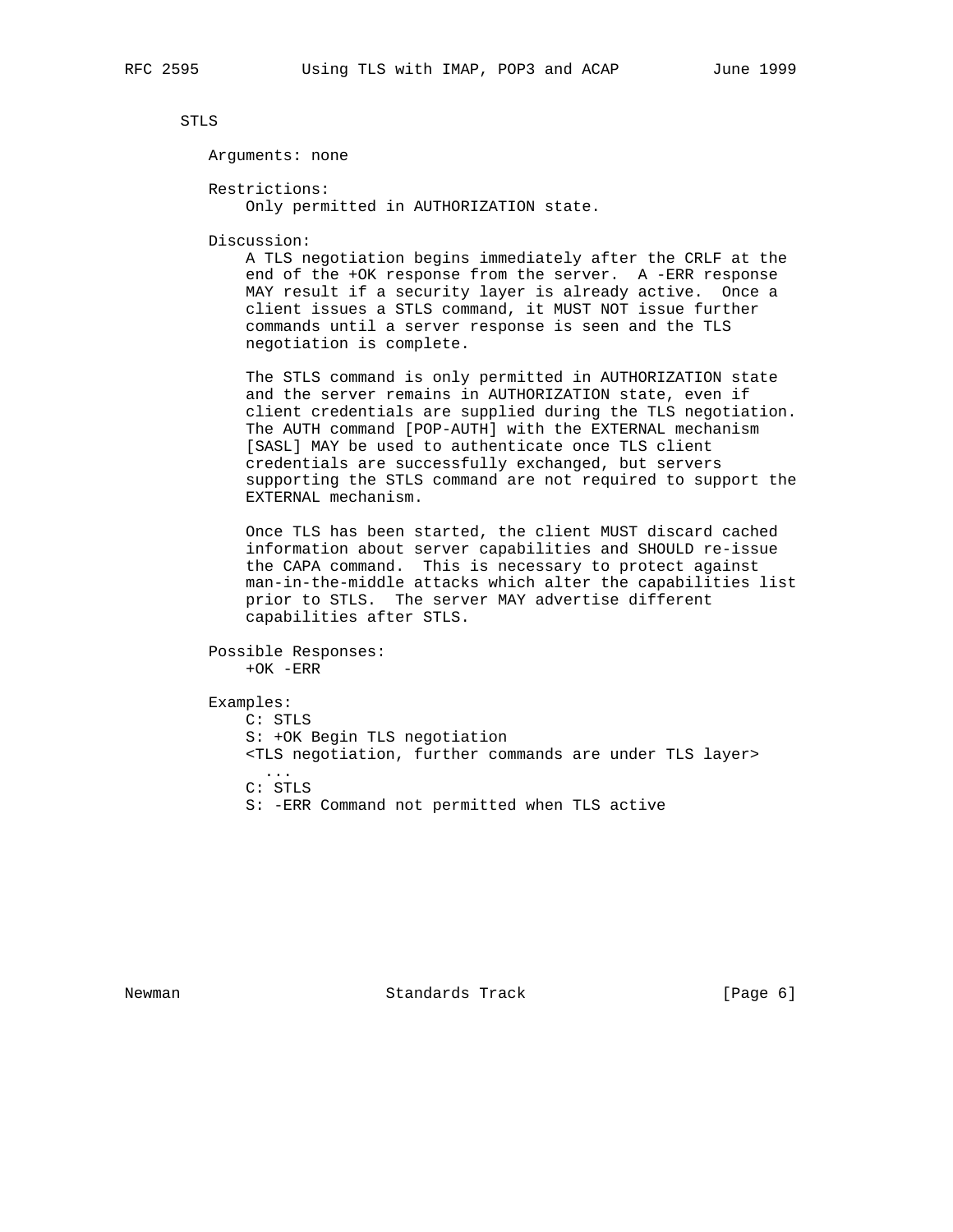5. ACAP STARTTLS extension

 When the TLS extension is present in ACAP, "STARTTLS" is listed as a capability in the ACAP greeting. No arguments to this capability are defined at this time. This extension adds a single command, "STARTTLS" to the ACAP protocol which is used to begin a TLS negotiation.

5.1. STARTTLS Command

Arguments: none

Responses: no specific responses for this command

 Result: OK - begin TLS negotiation BAD - command unknown or arguments invalid

 A TLS negotiation begins immediately after the CRLF at the end of the tagged OK response from the server. Once a client issues a STARTTLS command, it MUST NOT issue further commands until a server response is seen and the TLS negotiation is complete.

 The STARTTLS command is only valid in non-authenticated state. The server remains in non-authenticated state, even if client credentials are supplied during the TLS negotiation. The SASL [SASL] EXTERNAL mechanism MAY be used to authenticate once TLS client credentials are successfully exchanged, but servers supporting the STARTTLS command are not required to support the EXTERNAL mechanism.

 After the TLS layer is established, the server MUST re-issue an untagged ACAP greeting. This is necessary to protect against man-in-the-middle attacks which alter the capabilities list prior to STARTTLS. The client MUST discard cached capability information and replace it with the information from the new ACAP greeting. The server MAY advertise different capabilities after STARTTLS.

The formal syntax for ACAP is amended as follows:

command\_any =/ "STARTTLS"

 Example: S: \* ACAP (SASL "CRAM-MD5") (STARTTLS) C: a002 STARTTLS S: a002 OK "Begin TLS negotiation now" <TLS negotiation, further commands are under TLS layer> S: \* ACAP (SASL "CRAM-MD5" "PLAIN" "EXTERNAL")

Newman **Standards Track** [Page 7]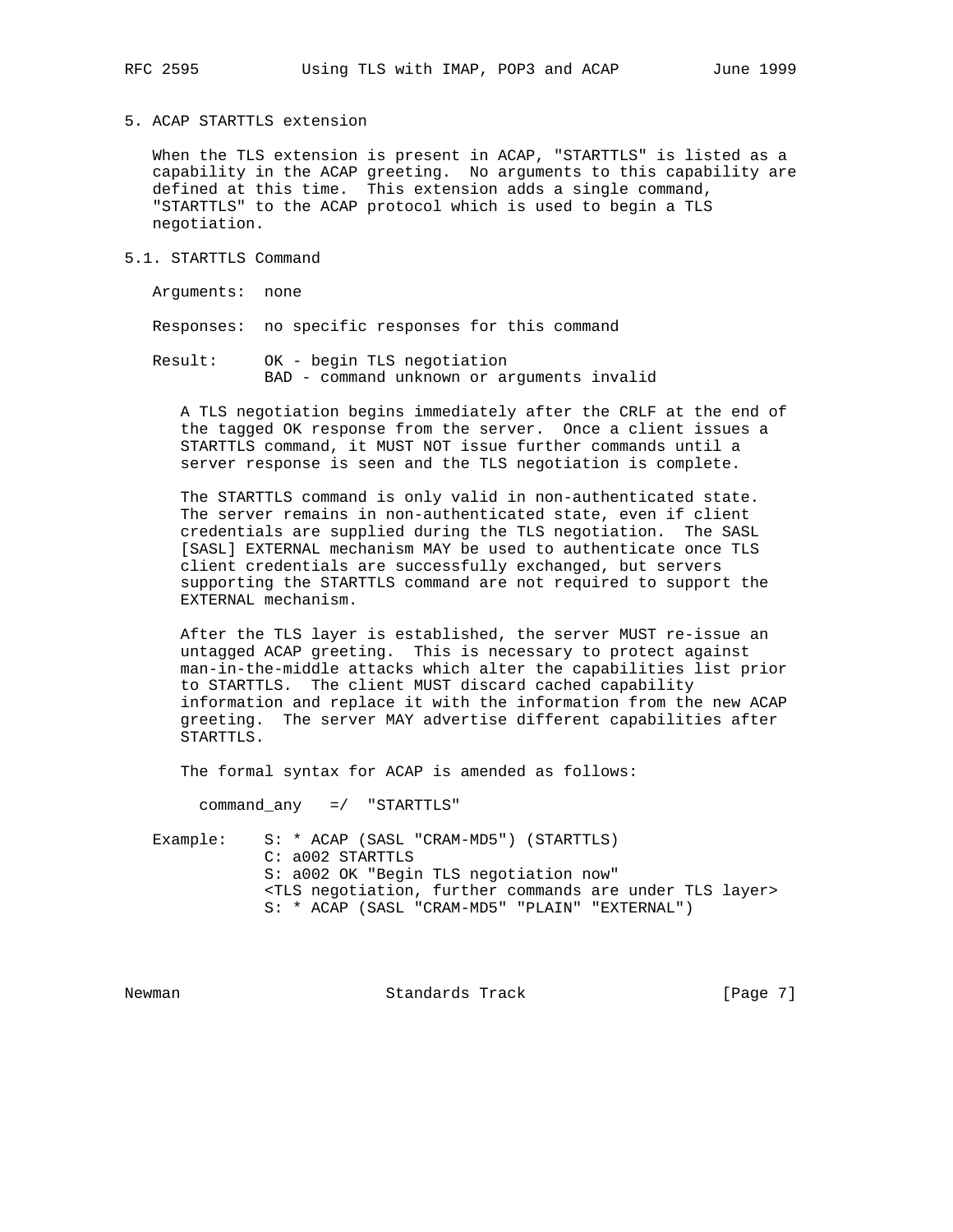# 6. PLAIN SASL mechanism

 Clear-text passwords are simple, interoperate with almost all existing operating system authentication databases, and are useful for a smooth transition to a more secure password-based authentication mechanism. The drawback is that they are unacceptable for use over an unencrypted network connection.

 This defines the "PLAIN" SASL mechanism for use with ACAP and other protocols with no clear-text login command. The PLAIN SASL mechanism MUST NOT be advertised or used unless a strong encryption layer (such as the provided by TLS) is active or backwards compatibility dictates otherwise.

 The mechanism consists of a single message from the client to the server. The client sends the authorization identity (identity to login as), followed by a US-ASCII NUL character, followed by the authentication identity (identity whose password will be used), followed by a US-ASCII NUL character, followed by the clear-text password. The client may leave the authorization identity empty to indicate that it is the same as the authentication identity.

 The server will verify the authentication identity and password with the system authentication database and verify that the authentication credentials permit the client to login as the authorization identity. If both steps succeed, the user is logged in.

 The server MAY also use the password to initialize any new authentication database, such as one suitable for CRAM-MD5 [CRAM-MD5].

 Non-US-ASCII characters are permitted as long as they are represented in UTF-8 [UTF-8]. Use of non-visible characters or characters which a user may be unable to enter on some keyboards is discouraged.

 The formal grammar for the client message using Augmented BNF [ABNF] follows.

| message                         | = [authorize-id] NUL authenticate-id NUL password |  |  |                                |  |  |  |  |  |  |
|---------------------------------|---------------------------------------------------|--|--|--------------------------------|--|--|--|--|--|--|
| $authenticate-id = 1*UTF8-SAFF$ |                                                   |  |  | ; MUST accept up to 255 octets |  |  |  |  |  |  |
| authorize-id                    | $= 1*UTF8-SAFF$                                   |  |  | ; MUST accept up to 255 octets |  |  |  |  |  |  |
| password                        | $= 1*UTF8-SAFF$                                   |  |  | ; MUST accept up to 255 octets |  |  |  |  |  |  |
| NUL                             | $=$ $\frac{8 \times 00}{ }$                       |  |  |                                |  |  |  |  |  |  |
| $UTF8-SAFF$                     | $=$ $x01-09$ / $x0B-0C$ / $x0E-7F$ / UTF8-2 /     |  |  |                                |  |  |  |  |  |  |
|                                 | UTF8-3 / UTF8-4 / UTF8-5 / UTF8-6                 |  |  |                                |  |  |  |  |  |  |
| $UTF8-1$                        | $=$ $8x80-BF$                                     |  |  |                                |  |  |  |  |  |  |
| $UTF8-2$                        | $=$ $xC0-DF$ UTF8-1                               |  |  |                                |  |  |  |  |  |  |
| $UTF8-3$                        | $=$ $xE0-EF$ 2UTF8-1                              |  |  |                                |  |  |  |  |  |  |
|                                 |                                                   |  |  |                                |  |  |  |  |  |  |

Newman **Standards Track** [Page 8]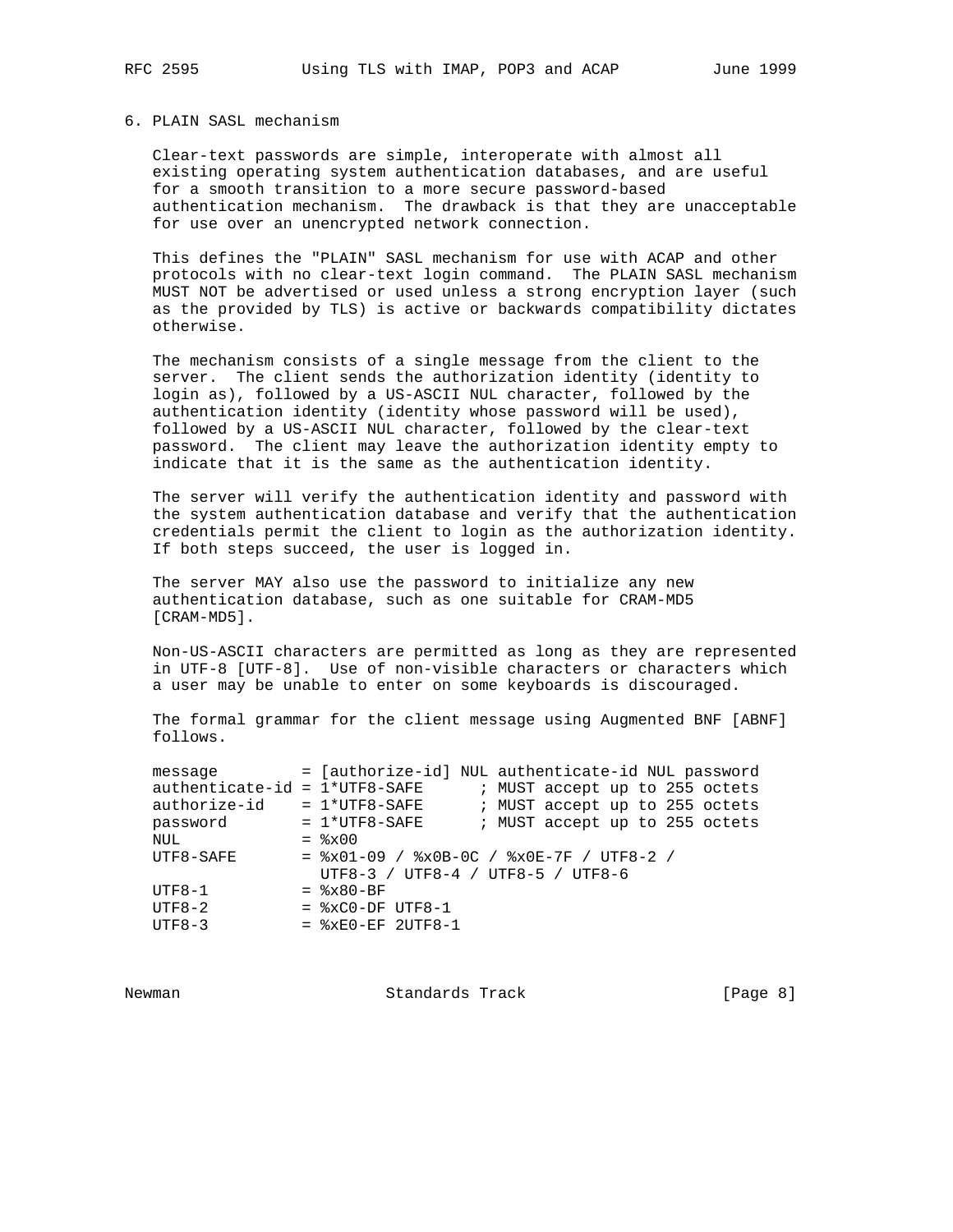| $UTF8-4$ | $=$ $xF0-F7$ 3UTF8-1 |  |
|----------|----------------------|--|
| UTF8-5   | $=$ $xF8-FB$ 4UTF8-1 |  |
| UTF8-6   | $=$ $xFC-FD$ 5UTF8-1 |  |

 Here is an example of how this might be used to initialize a CRAM-MD5 authentication database for ACAP:

 Example: S: \* ACAP (SASL "CRAM-MD5") (STARTTLS) C: a001 AUTHENTICATE "CRAM-MD5" S: + "<1896.697170952@postoffice.reston.mci.net>" C: "tim b913a602c7eda7a495b4e6e7334d3890" S: a001 NO (TRANSITION-NEEDED) "Please change your password, or use TLS to login" C: a002 STARTTLS S: a002 OK "Begin TLS negotiation now" <TLS negotiation, further commands are under TLS layer> S: \* ACAP (SASL "CRAM-MD5" "PLAIN" "EXTERNAL") C: a003 AUTHENTICATE "PLAIN" {21+} C: <NUL>tim<NUL>tanstaaftanstaaf S: a003 OK CRAM-MD5 password initialized

Note: In this example, <NUL> represents a single ASCII NUL octet.

7. imaps and pop3s ports

 Separate "imaps" and "pop3s" ports were registered for use with SSL. Use of these ports is discouraged in favor of the STARTTLS or STLS commands.

 A number of problems have been observed with separate ports for "secure" variants of protocols. This is an attempt to enumerate some of those problems.

- Separate ports lead to a separate URL scheme which intrudes into the user interface in inappropriate ways. For example, many web pages use language like "click here if your browser supports SSL." This is a decision the browser is often more capable of making than the user.
- Separate ports imply a model of either "secure" or "not secure." This can be misleading in a number of ways. First, the "secure" port may not in fact be acceptably secure as an export-crippled cipher suite might be in use. This can mislead users into a false sense of security. Second, the normal port might in fact be secured by using a SASL mechanism which includes a security layer. Thus the separate port distinction makes the complex topic of security policy even more confusing. One common result of this confusion is that firewall administrators are often misled into

Newman **Standards Track** [Page 9]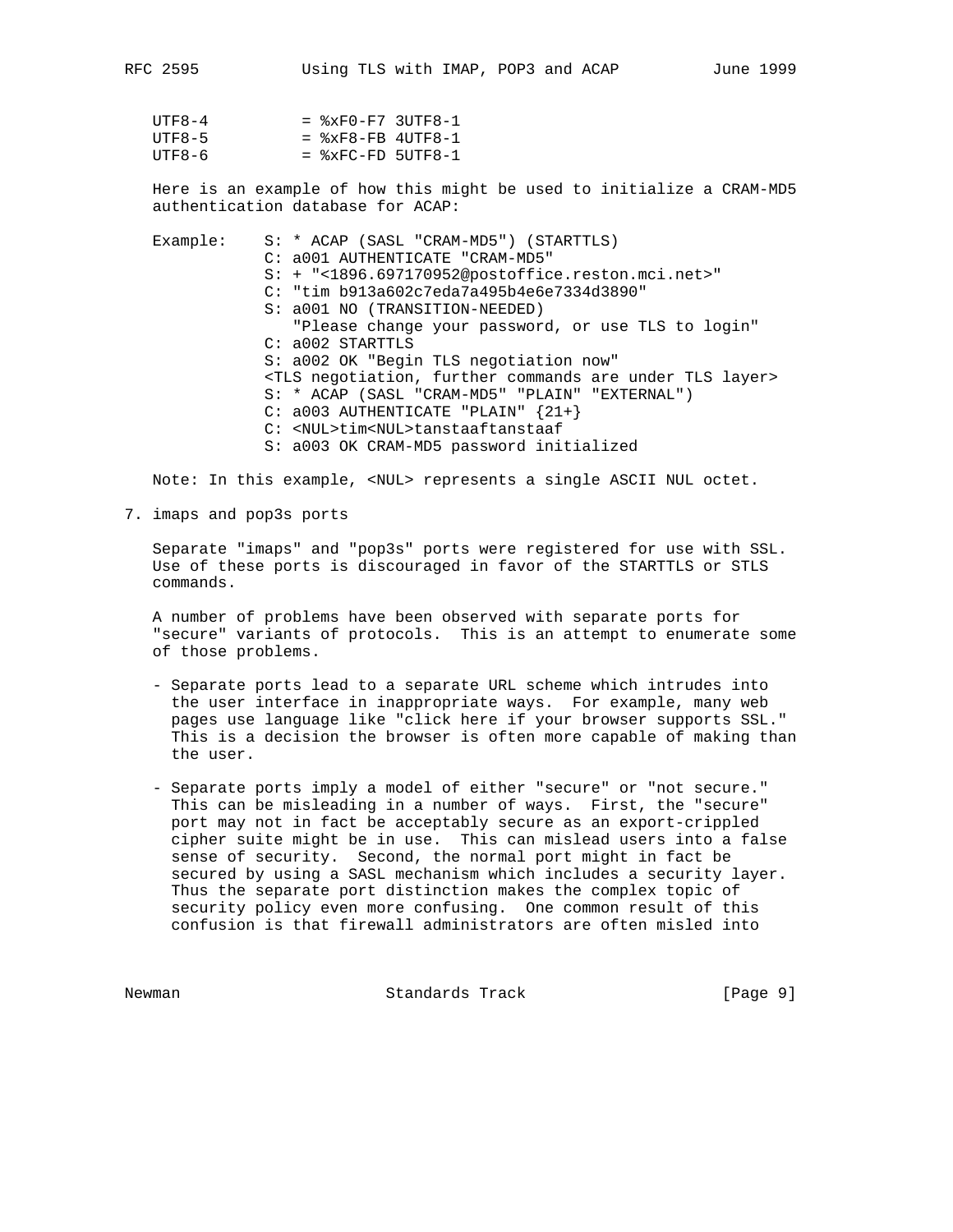permitting the "secure" port and blocking the standard port. This could be a poor choice given the common use of SSL with a 40-bit key encryption layer and plain-text password authentication is less secure than strong SASL mechanisms such as GSSAPI with Kerberos 5.

- Use of separate ports for SSL has caused clients to implement only two security policies: use SSL or don't use SSL. The desirable security policy "use TLS when available" would be cumbersome with the separate port model, but is simple with STARTTLS.
- Port numbers are a limited resource. While they are not yet in short supply, it is unwise to set a precedent that could double (or worse) the speed of their consumption.
- 8. IANA Considerations

 This constitutes registration of the "STARTTLS" and "LOGINDISABLED" IMAP capabilities as required by section 7.2.1 of RFC 2060 [IMAP].

The registration for the POP3 "STLS" capability follows:

CAPA tag: STLS Arguments: none Added commands: STLS Standard commands affected: May enable USER/PASS as a side-effect. CAPA command SHOULD be re-issued after successful completion. Announced states/Valid states: AUTHORIZATION state only. Specification reference: this memo

The registration for the ACAP "STARTTLS" capability follows:

Capability name: STARTTLS<br>Capability keyword: STARTTLS Capability keyword: STARTTLS Capability arguments: none Published Specification(s): this memo Person and email address for further information: see author's address section below

The registration for the PLAIN SASL mechanism follows:

 SASL mechanism name: PLAIN Security Considerations: See section 9 of this memo Published specification: this memo Person & email address to contact for further information: see author's address section below Intended usage: COMMON Author/Change controller: see author's address section below

Newman Standards Track [Page 10]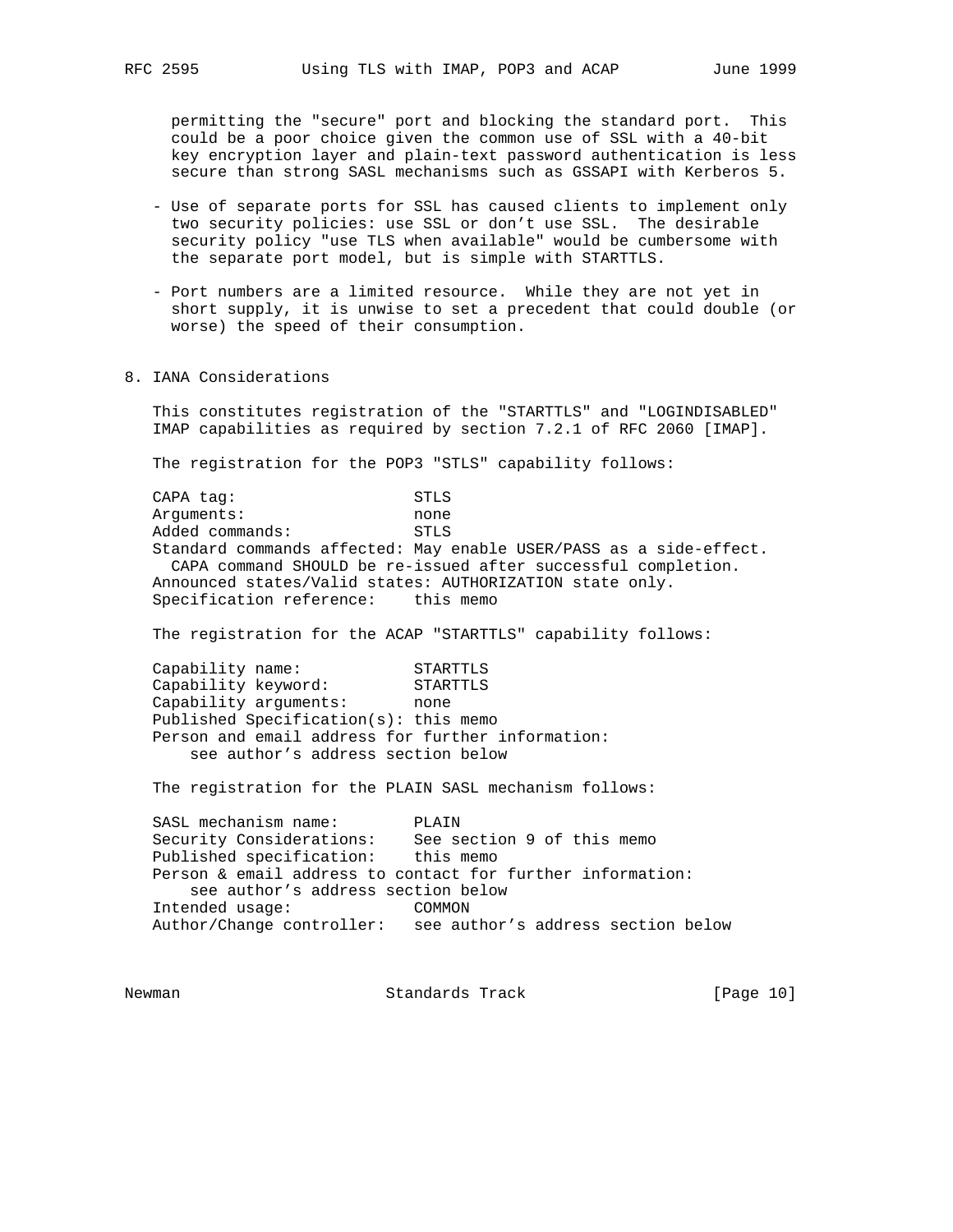### 9. Security Considerations

 TLS only provides protection for data sent over a network connection. Messages transferred over IMAP or POP3 are still available to server administrators and usually subject to eavesdropping, tampering and forgery when transmitted through SMTP or NNTP. TLS is no substitute for an end-to-end message security mechanism using MIME security multiparts [MIME-SEC].

 A man-in-the-middle attacker can remove STARTTLS from the capability list or generate a failure response to the STARTTLS command. In order to detect such an attack, clients SHOULD warn the user when session privacy is not active and/or be configurable to refuse to proceed without an acceptable level of security.

 A man-in-the-middle attacker can always cause a down-negotiation to the weakest authentication mechanism or cipher suite available. For this reason, implementations SHOULD be configurable to refuse weak mechanisms or cipher suites.

 Any protocol interactions prior to the TLS handshake are performed in the clear and can be modified by a man-in-the-middle attacker. For this reason, clients MUST discard cached information about server capabilities advertised prior to the start of the TLS handshake.

 Clients are encouraged to clearly indicate when the level of encryption active is known to be vulnerable to attack using modern hardware (such as encryption keys with 56 bits of entropy or less).

 The LOGINDISABLED IMAP capability (discussed in section 3.2) only reduces the potential for passive attacks, it provides no protection against active attacks. The responsibility remains with the client to avoid sending a password over a vulnerable channel.

 The PLAIN mechanism relies on the TLS encryption layer for security. When used without TLS, it is vulnerable to a common network eavesdropping attack. Therefore PLAIN MUST NOT be advertised or used unless a suitable TLS encryption layer is active or backwards compatibility dictates otherwise.

 When the PLAIN mechanism is used, the server gains the ability to impersonate the user to all services with the same password regardless of any encryption provided by TLS or other network privacy mechanisms. While many other authentication mechanisms have similar weaknesses, stronger SASL mechanisms such as Kerberos address this issue. Clients are encouraged to have an operational mode where all mechanisms which are likely to reveal the user's password to the server are disabled.

Newman Standards Track [Page 11]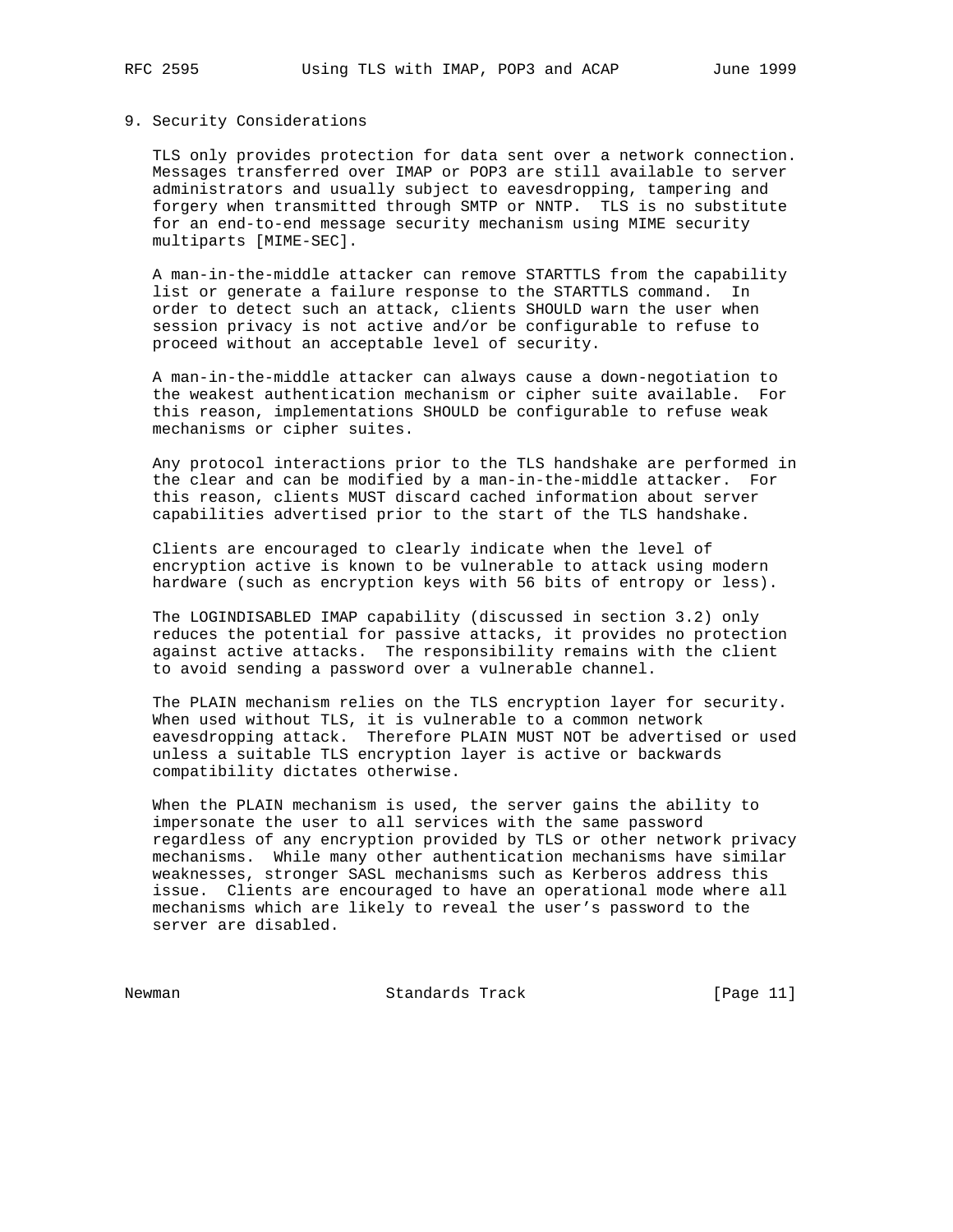The security considerations for TLS apply to STARTTLS and the security considerations for SASL apply to the PLAIN mechanism. Additional security requirements are discussed in section 2.

- 10. References
	- [ABNF] Crocker, D. and P. Overell, "Augmented BNF for Syntax Specifications: ABNF", RFC 2234, November 1997.
	- [ACAP] Newman, C. and J. Myers, "ACAP -- Application Configuration Access Protocol", RFC 2244, November 1997.
	- [AUTH] Haller, N. and R. Atkinson, "On Internet Authentication", RFC 1704, October 1994.
	- [CRAM-MD5] Klensin, J., Catoe, R. and P. Krumviede, "IMAP/POP AUTHorize Extension for Simple Challenge/Response", RFC 2195, September 1997.
	- [IMAP] Crispin, M., "Internet Message Access Protocol Version 4rev1", RFC 2060, December 1996.
	- [KEYWORDS] Bradner, S., "Key words for use in RFCs to Indicate Requirement Levels", BCP 14, RFC 2119, March 1997.
	- [MIME-SEC] Galvin, J., Murphy, S., Crocker, S. and N. Freed, "Security Multiparts for MIME: Multipart/Signed and Multipart/Encrypted", RFC 1847, October 1995.
	- [POP3] Myers, J. and M. Rose, "Post Office Protocol Version 3", STD 53, RFC 1939, May 1996.
	- [POP3EXT] Gellens, R., Newman, C. and L. Lundblade, "POP3 Extension Mechanism", RFC 2449, November 1998.
	- [POP-AUTH] Myers, J., "POP3 AUTHentication command", RFC 1734, December 1994.
	- [SASL] Myers, J., "Simple Authentication and Security Layer (SASL)", RFC 2222, October 1997.
	- [SMTPTLS] Hoffman, P., "SMTP Service Extension for Secure SMTP over TLS", RFC 2487, January 1999.
	- [TLS] Dierks, T. and C. Allen, "The TLS Protocol Version 1.0", RFC 2246, January 1999.

Newman **Standards Track** [Page 12]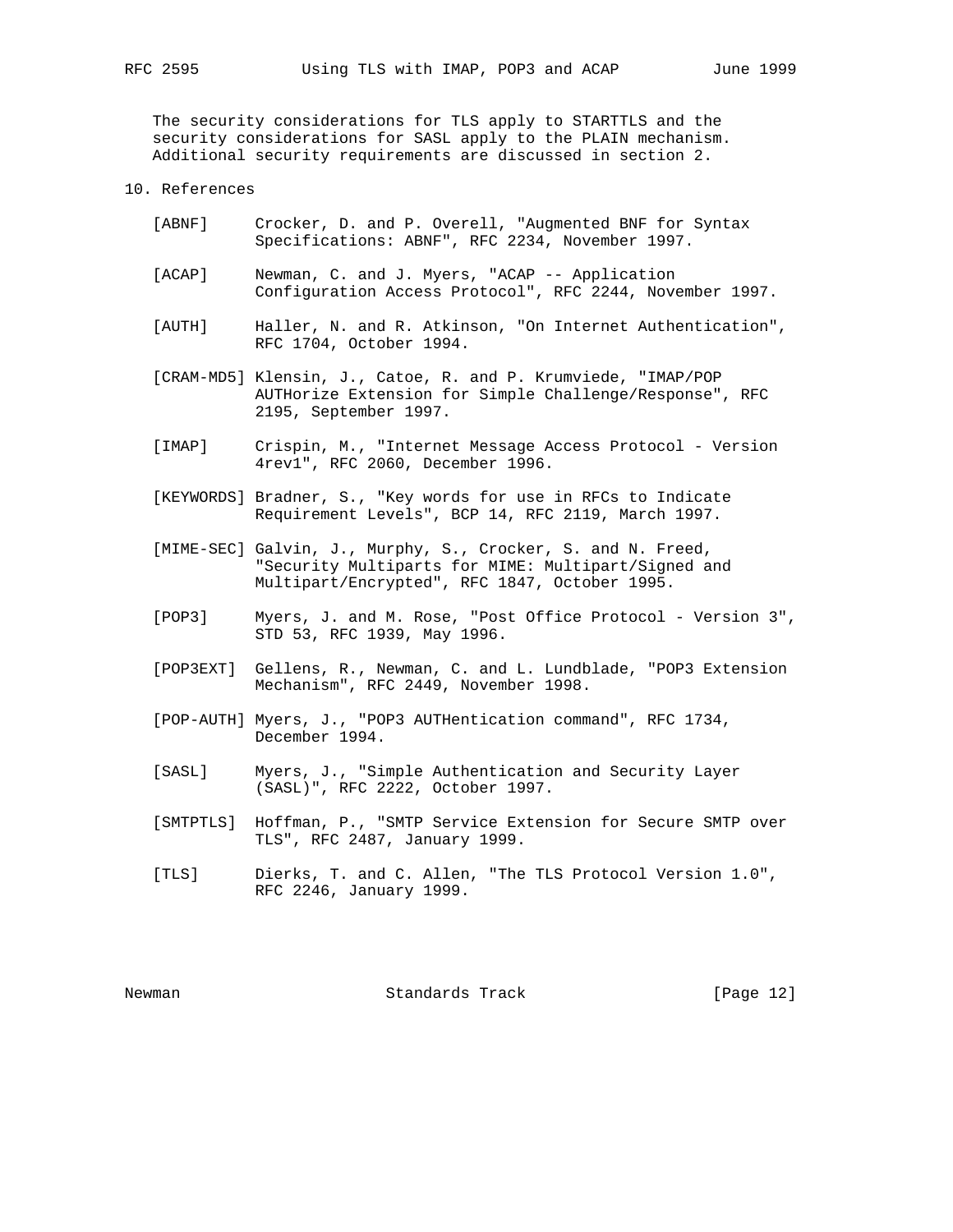[UTF-8] Yergeau, F., "UTF-8, a transformation format of ISO 10646", RFC 2279, January 1998.

 Chris Newman Innosoft International, Inc. 1050 Lakes Drive West Covina, CA 91790 USA

EMail: chris.newman@innosoft.com

A. Appendix -- Compliance Checklist

 An implementation is not compliant if it fails to satisfy one or more of the MUST requirements for the protocols it implements. An implementation that satisfies all the MUST and all the SHOULD requirements for its protocols is said to be "unconditionally compliant"; one that satisfies all the MUST requirements but not all the SHOULD requirements for its protocols is said to be "conditionally compliant".

| Rules                                                        | Section      |
|--------------------------------------------------------------|--------------|
| Mandatory-to-implement Cipher Suite                          | 2.1          |
| SHOULD have mode where encryption required                   | 2.2          |
| server SHOULD have mode where TLS not required               | 2.2          |
| MUST be configurable to refuse all clear-text login          |              |
| commands or mechanisms                                       | 2.3          |
| server SHOULD be configurable to refuse clear-text           |              |
| login commands on entire server and on per-user basis        | 2.3          |
| client MUST check server identity                            | 2.4          |
| client MUST use hostname used to open connection             | 2.4          |
| client MUST NOT use hostname from insecure remote lookup 2.4 |              |
| client SHOULD support subjectAltName of dNSName type         | 2.4          |
| client SHOULD ask for confirmation or terminate on fail 2.4  |              |
| MUST check result of STARTTLS for acceptable privacy         | 2.5          |
| client MUST NOT issue commands after STARTTLS                |              |
| until server response and negotiation done                   | 3.1, 4.5.1   |
| client MUST discard cached information                       | 3.1, 4.5.1.9 |
| client SHOULD re-issue CAPABILITY/CAPA command               | 3.1,4        |
| IMAP server with STARTTLS MUST implement LOGINDISABLED 3.2   |              |
| IMAP client MUST NOT issue LOGIN if LOGINDISABLED            | 3.2          |
| POP server MUST implement POP3 extensions                    | 4            |
| ACAP server MUST re-issue ACAP greeting                      | 5.1          |
|                                                              |              |

Newman Standards Track [Page 13]

<sup>11.</sup> Author's Address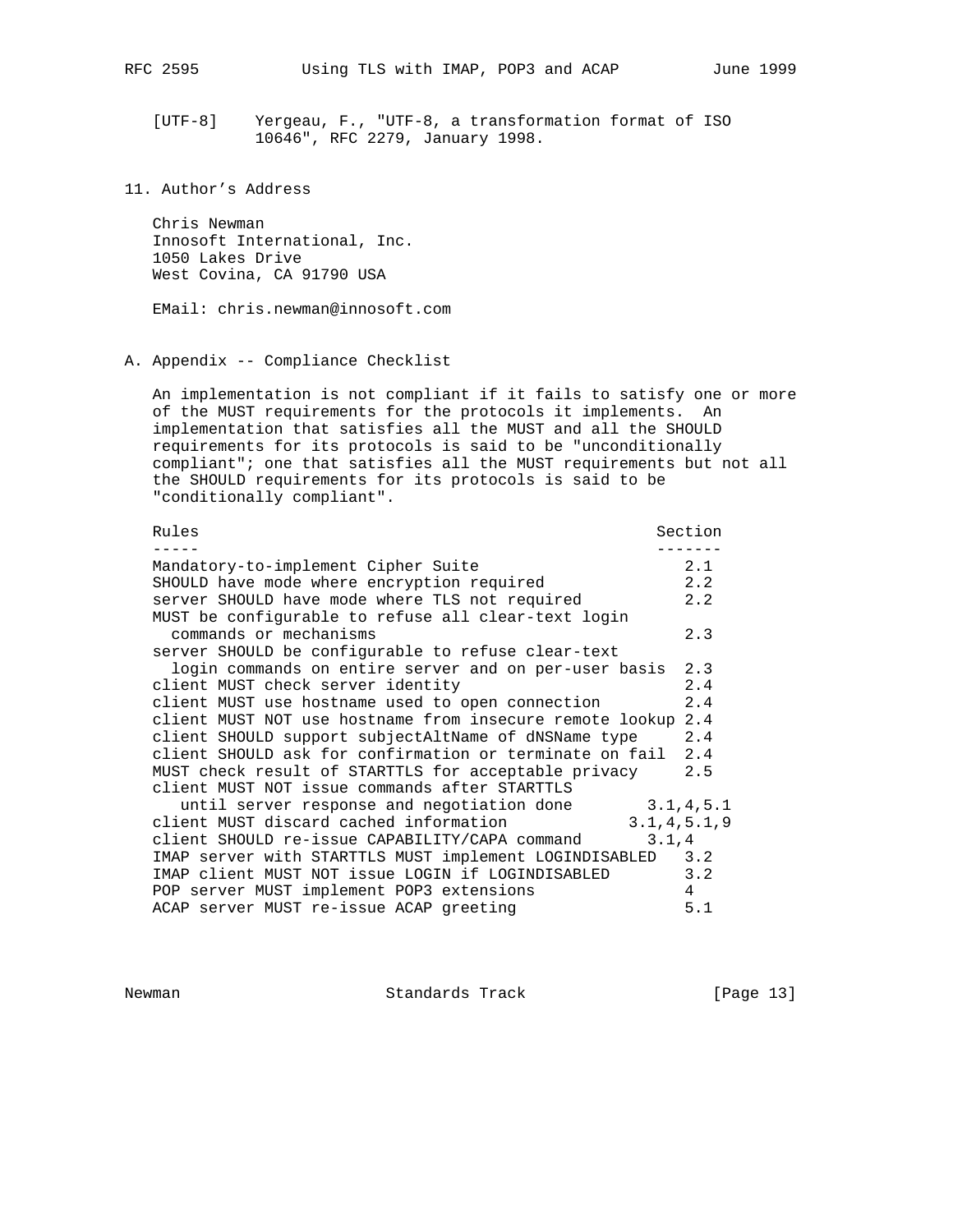client SHOULD warn when session privacy not active and/or refuse to proceed without acceptable security level 9 SHOULD be configurable to refuse weak mechanisms or cipher suites 9 The PLAIN mechanism is an optional part of this specification. However if it is implemented the following rules apply: Rules Section and Section Section and Section Section Section Section Section Section Section Section Section Section Section Section Section Section Section Section Section Section Section Section Section Section Section ----- -------

|  |  |  |                                                 | MUST NOT use PLAIN unless strong encryption active |     |  |
|--|--|--|-------------------------------------------------|----------------------------------------------------|-----|--|
|  |  |  | or backwards compatibility dictates otherwise   |                                                    | 6.9 |  |
|  |  |  | MUST use UTF-8 encoding for characters in PLAIN |                                                    | - 6 |  |

Newman Standards Track [Page 14]